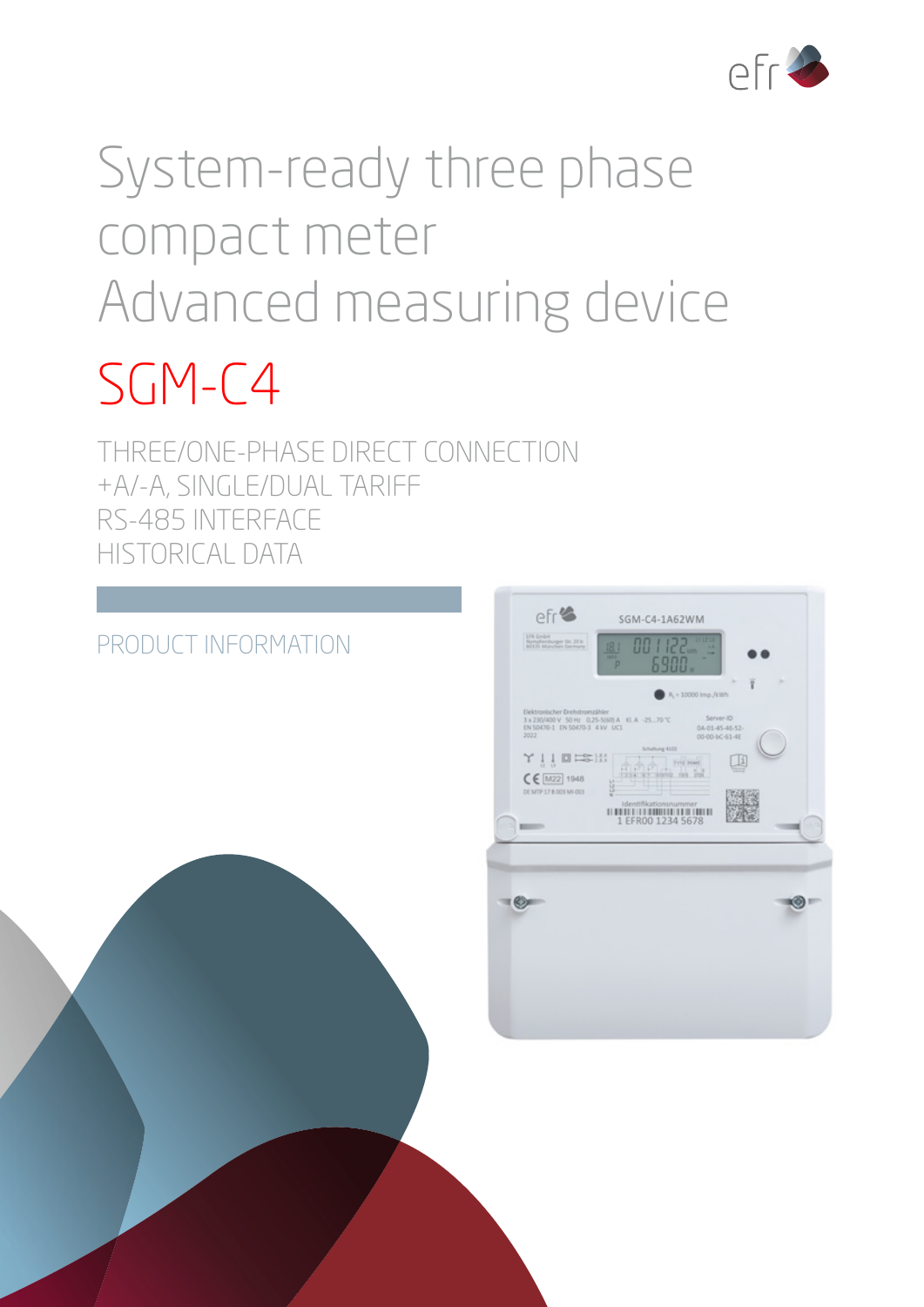

#### Three-phase compact meter SGM-C4

#### Features

The system-ready SGM-C4 three-phase meter is a standard device for measuring active power with residential and commercial customers and can be used as an advanced measuring device. The meter has an integrated RS-485 interface for system integration. Designed as a compact unit, it fulfils the functional requirements of the FNN industry standard. The SGM-C4 can be connected directly for both energy directions (consumption and delivery) and is also available as a dual-tariff meter with external control.

With the LMN-BAB adapter connected externally to the RS-485 interface, the SCM-C4 can be upgraded to a smart measurement system. The SGM-C4 is a sturdily built standard device with the following features:

- Case compliant with DIN standard for three-point mounting with terminal cover suitable for holding a BAB adapter
- Flexible measurement via shunts with intrinsic immunity to harmonics and external magnetic fields: +A or -A with reverse running lock, +A/-A bi-directional, |A| direction independent
- RS-485 bus interface for remote communication
- PIN-protected data display and output
- Front-side optical interface for local data provision
- Multi-functional display for meter data and historical data over 2 years
- Robust, low-radiation power supply
- Output of readings and parameters for network quality
- Optional dual-tariff version with external control via accessory terminals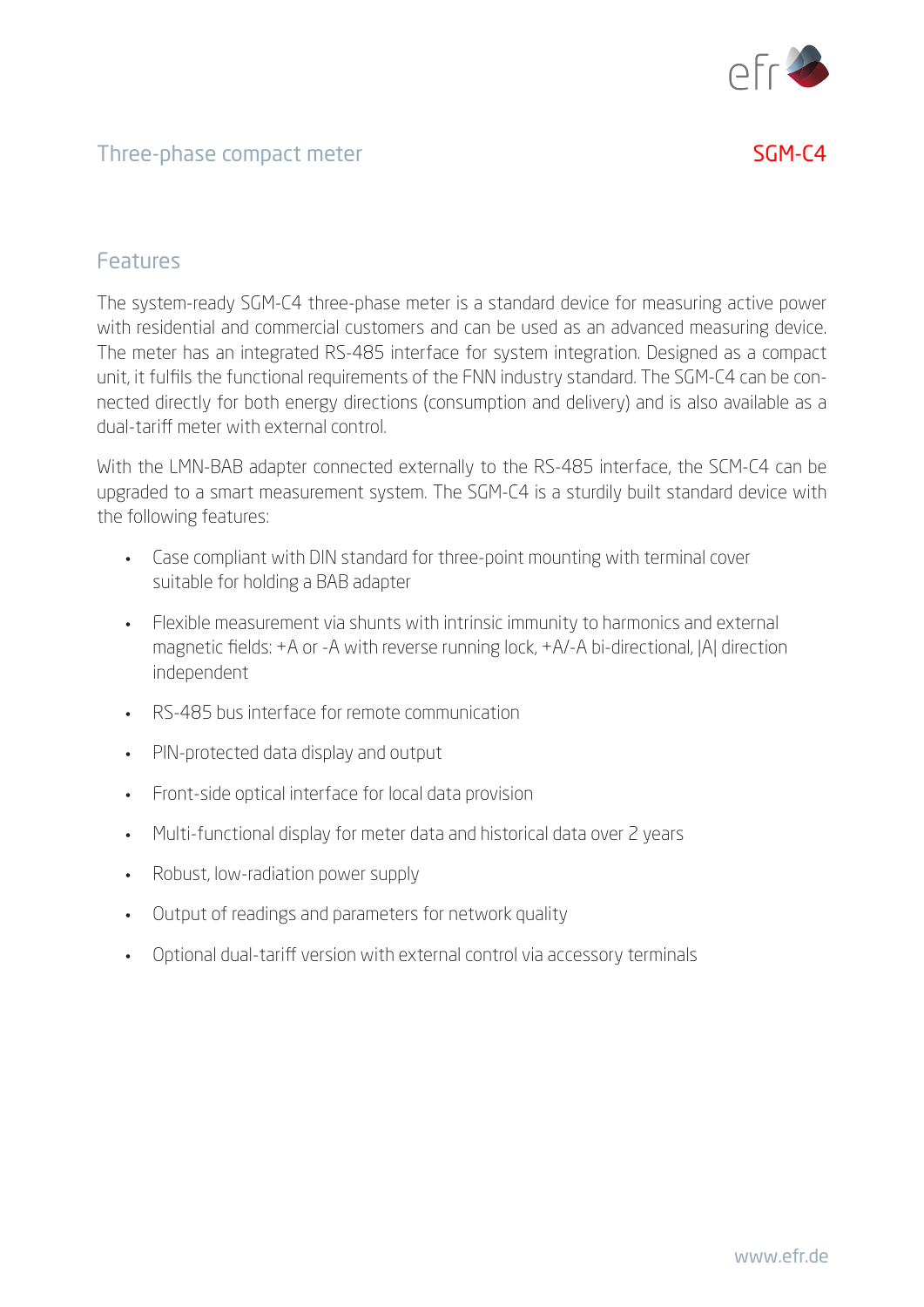

#### Use

In the 5(60)A / 5(100)A, MID Class A/B versions, the meter can be deployed as a stand-alone device (advanced measuring device) in all customer systems directly connected via four lines. Typical application areas include residential customers, customers with self-generation and infeed into the public power grid, small commercial operations and site facilities.

In combination with the secure gateway via the LMN-BAB adapter, the SGM-C4 forms a smart measurement system as prescribed for customer installations with an annual consumption greater than 6,000 kWh and installations with feed-in into the public power grid as described by the German Renewable Energy Resources Act (EEG). The Smart Grid meter provides the measurement data required for these network service tasks.

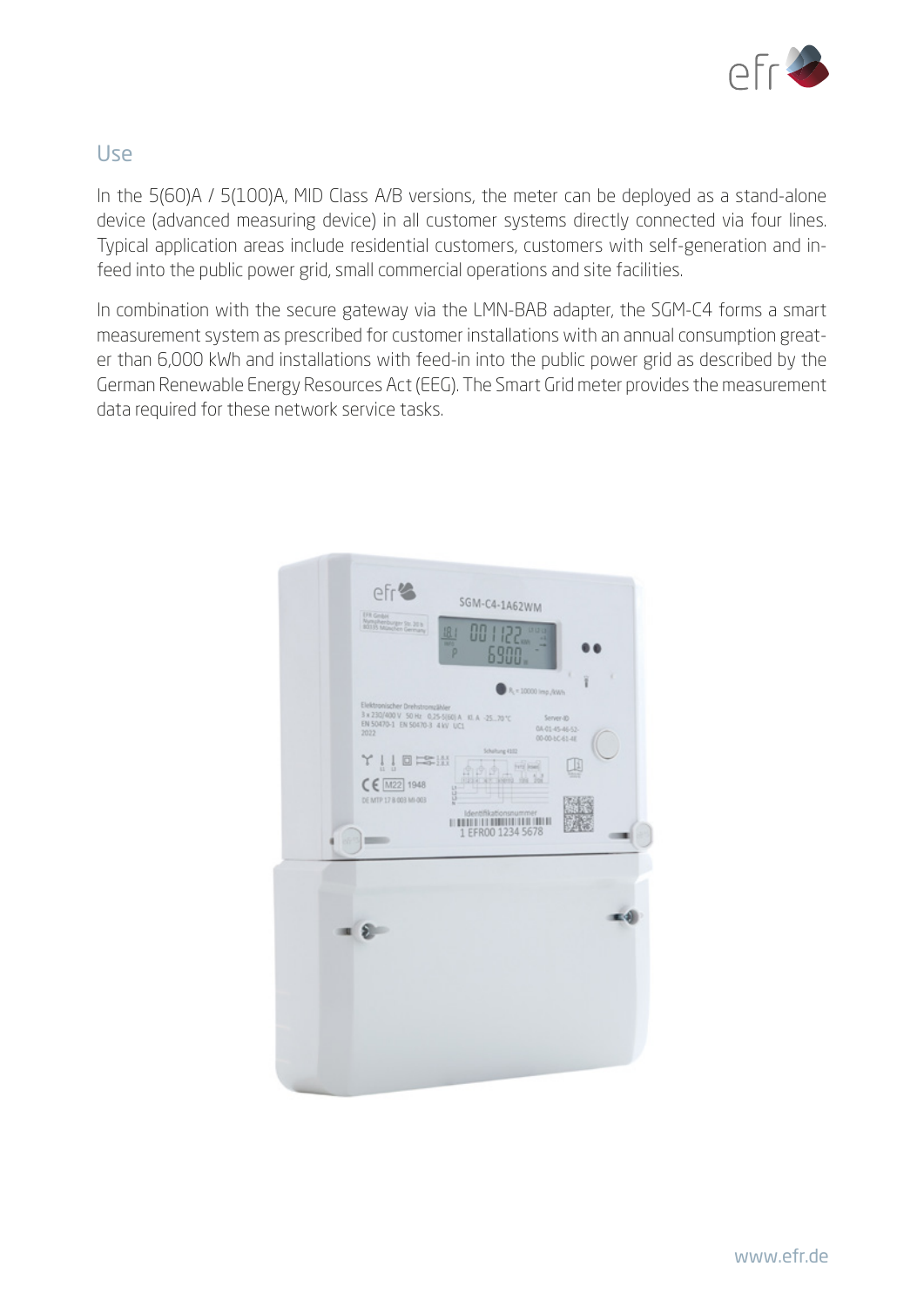

#### Functions

In accordance with statutory requirements, the meter acts as a reliable and safe measurement device for acquisition of billing-related active energy quantities and network-related measurement data and parameters, such as effective values of line voltages and currents, power values, phase angle and line frequency.

The active energy is measured in both directions, with the following measurement modes being available:

- Measurement in one direction with reverse running lock
- Measurement of absolute amounts |A|: direction-independent sum of amounts in all lines
- Measurement in two directions: +A and -A
- Measurement of power consumption over two phases with delivery over one line

The current sensors used are sturdily mounted, accurate shunts, suitable for accuracy class B. The actual energy values in all lines are measured internally and are available over the data interfaces. The measurement mode can be set in the factory according to metering requirements.

The meter also provides the following grid functions:

- Active power  $P_{1,1}$ ,  $P_{1,2}$ ,  $P_{1,3}$ , calculated as an average over 1 second, resolution 0.1 W
- Effective values of line and line-to-line voltages  $U_{11}$ ,  $U_{12}$ ,  $U_{13}$ , calculated as an average value over 1 second, accuracy 1 % of measured value, resolution 0.1 V
- Effective values of line currents  $I_{11}$ ,  $I_{12}$ ,  $I_{13}$ , calculated as an average value over 1 second, resolution 0.1 A, accuracy 1 % of measurement
- Phase angles  $\varphi_{L1}$ ,  $\varphi_{L2}$ ,  $\varphi_{L3}$ , accuracy and resolution 1° referenced to the fundamental frequency
- Line frequency  $f_{line}$ , accuracy 1 %, resolution 0.1 Hz

The daily, weekly, monthly and annual values of active energy over a period of two years are recorded in the ring buffer as historical data and displayed under PIN protection. The front-side optical interface is used for local provision of measurement data and device information in accordance with SML/COSEM at one-second intervals. This function is also PIN protected. PIN entry is via the front-side button or optionally via the optical button.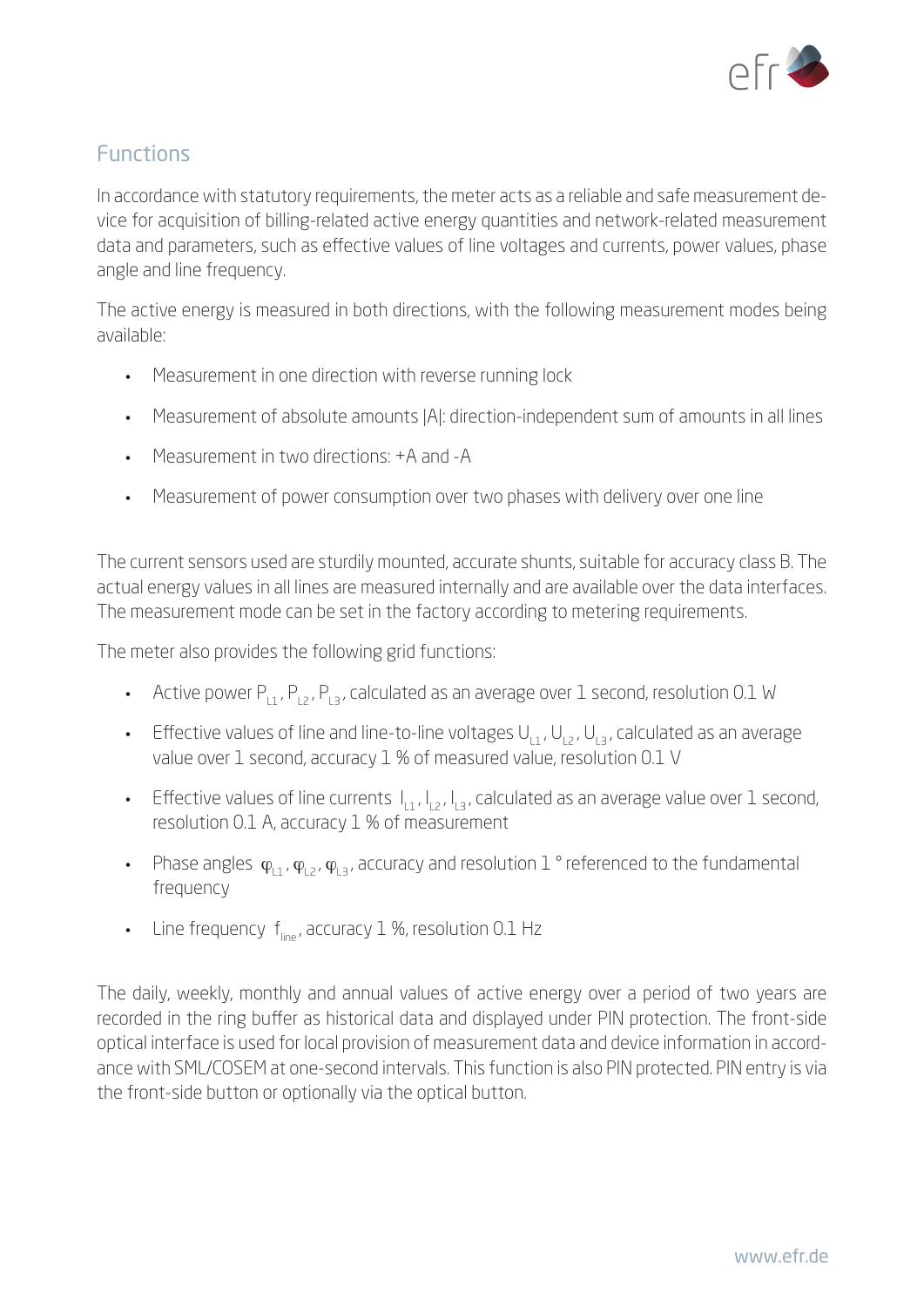

The RS-485 interface serves for system communication with a baud rate of 9.6 kbit/s. The protocols employed are SML/COSEM in the application layer.

As an option, the dual-tariff function with external control is available via terminals 13 and 15. The tariff registers in both energy directions and the current tariff are shown on the display. Removing the terminal cover is detected as tampering and logged.

#### Dimensions



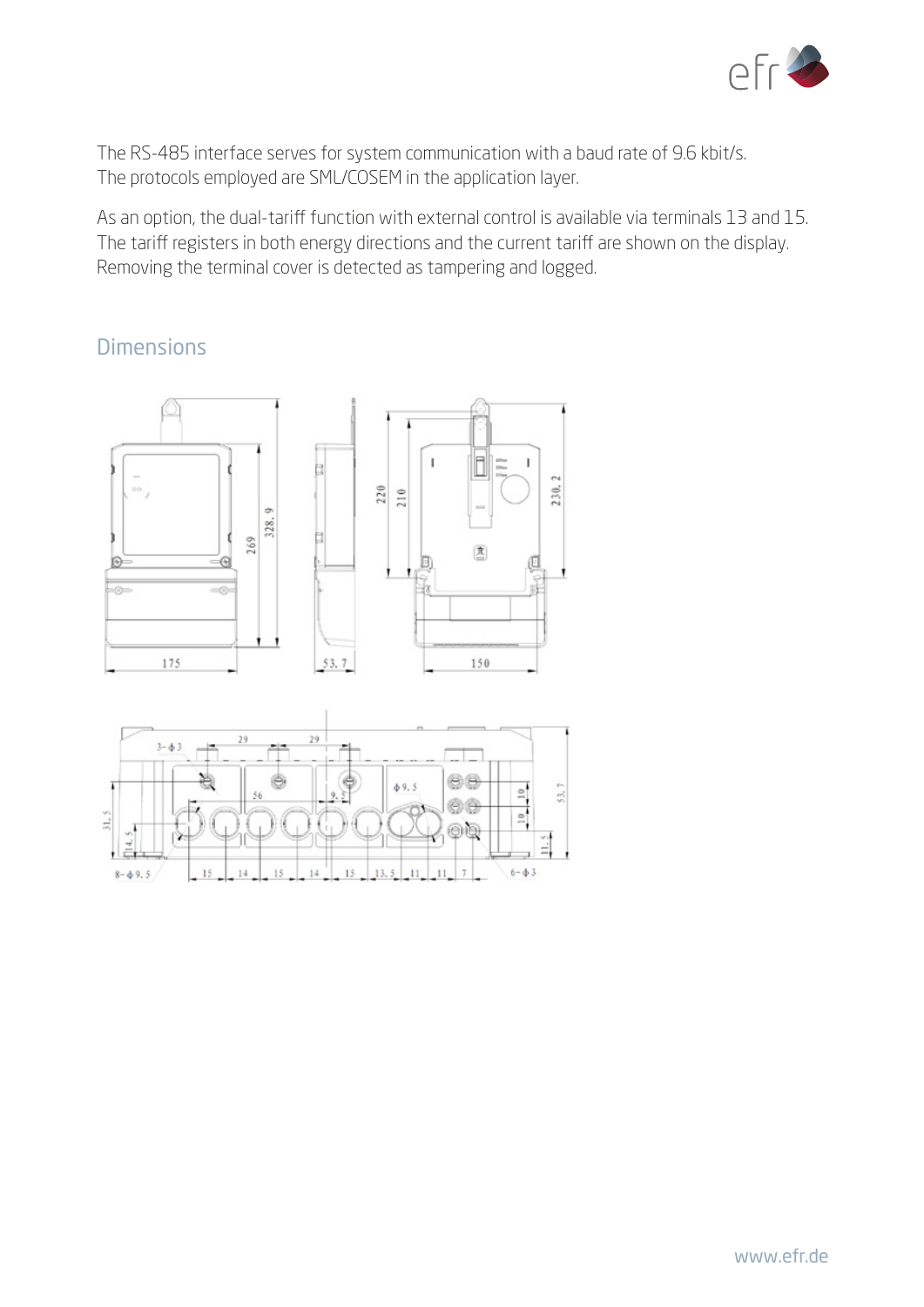

#### TECHNICAL DATA

| Active energy      | One direction: +A, -A  |
|--------------------|------------------------|
| measurement with   | Absolute value:  A     |
| direct connection: | Two directions: +A, -A |

| Nominal voltage $U_{N}$            | 400/230 V                               |
|------------------------------------|-----------------------------------------|
| Voltage range                      | $(0,8 - 1,2) U_{N}$                     |
| Nominal frequency                  | 50 Hz, $(0,9 - 1,3)$ F <sub>nom</sub> ) |
| Transition current I <sub>tr</sub> | 0.5A                                    |
| Reference current I <sub>ref</sub> | 5A(10A)                                 |
| Maximum current I <sub>max</sub>   | 100 A (60 A)                            |
| Minimum current I <sub>min</sub>   | $< 0.05 I_{ref}$                        |
| Starting current I <sub>st</sub>   | $< 0.004 I_{ref}$                       |

| Accuracy |
|----------|
|----------|

 $Class A (B)$ 

| Test output      | LED (infrared LED optional)                            |
|------------------|--------------------------------------------------------|
| Meter constant R | 1000 pulses/kWh<br>5000 pulses/kWh<br>10000 pulses/kWh |
| Continuous light | Standstill (startup)                                   |

| Display          | 2-line LCD display                          |
|------------------|---------------------------------------------|
| <b>INFO</b>      | L1L2L3<br><b>Wall</b>                       |
| Digits           | $> 8$ mm $\times$ 3 mm                      |
| Manual operation | Front button / optical<br>button (optional) |

|                       | 730 x "1 d"     |
|-----------------------|-----------------|
| Display of historical | $104 \times 71$ |
| kWh values            | .24 x "30d"     |
|                       | .2 x "365d"     |

| Optical interface | ו זו ו                      |
|-------------------|-----------------------------|
| l Protocol        | FN 62056/-21<br>(push mode) |
| Transmission rate | 9.6 kbit/s                  |

| Communication<br>l interface | RS-485 (terminals 27/28) |
|------------------------------|--------------------------|
| <b>Screw terminals</b>       | $> 1.5$ mm <sup>2</sup>  |
| Protocols                    | SML, EN 62056-22         |

| Power consumption | Voltage:<br>< 1,0 W/8 VA per phase |
|-------------------|------------------------------------|
|                   | Current:<br>< 0,05 VA per phase    |

| Operating temperature<br>range         | $-40$ °C to + 70 °C          |
|----------------------------------------|------------------------------|
| Storage/transport<br>temperature range | $-40$ °C to + 85 °C          |
| Relative humidity                      | Max. 95 %,<br>non-condensing |

| Case:                 | <b>DIN 43857</b>                        |
|-----------------------|-----------------------------------------|
| <b>Dimensions</b>     | 177,4 x 234,9 x 53,7                    |
| Protection class      |                                         |
| Protection rating     | IP54 interior                           |
| Material (recyclable) | Glass-fibre reinforced<br>polycarbonate |
| Fire characteristics  | Flame resistant to<br>IFC 62052-11      |

| Mechanical strength | MID M <sup>1</sup>                          |
|---------------------|---------------------------------------------|
|                     | $\mathsf{M}\mathsf{H}$ ) $\mathsf{H}\times$ |

Weight Approx. 1,1 kg

| Current terminals 100 A             | L1, L2, L3, N          |
|-------------------------------------|------------------------|
| Screws                              | M6 x 14                |
| Torque                              | < 3 Nm, max. 3,5 Nm    |
| Wire interfaces                     | $2 \times R$  12 jacks |
| Accessory terminals                 | $\varnothing$ 2,5 mm   |
| External tariff control<br>(option) | Terminals 13, 15       |
| Registers                           | 2x2                    |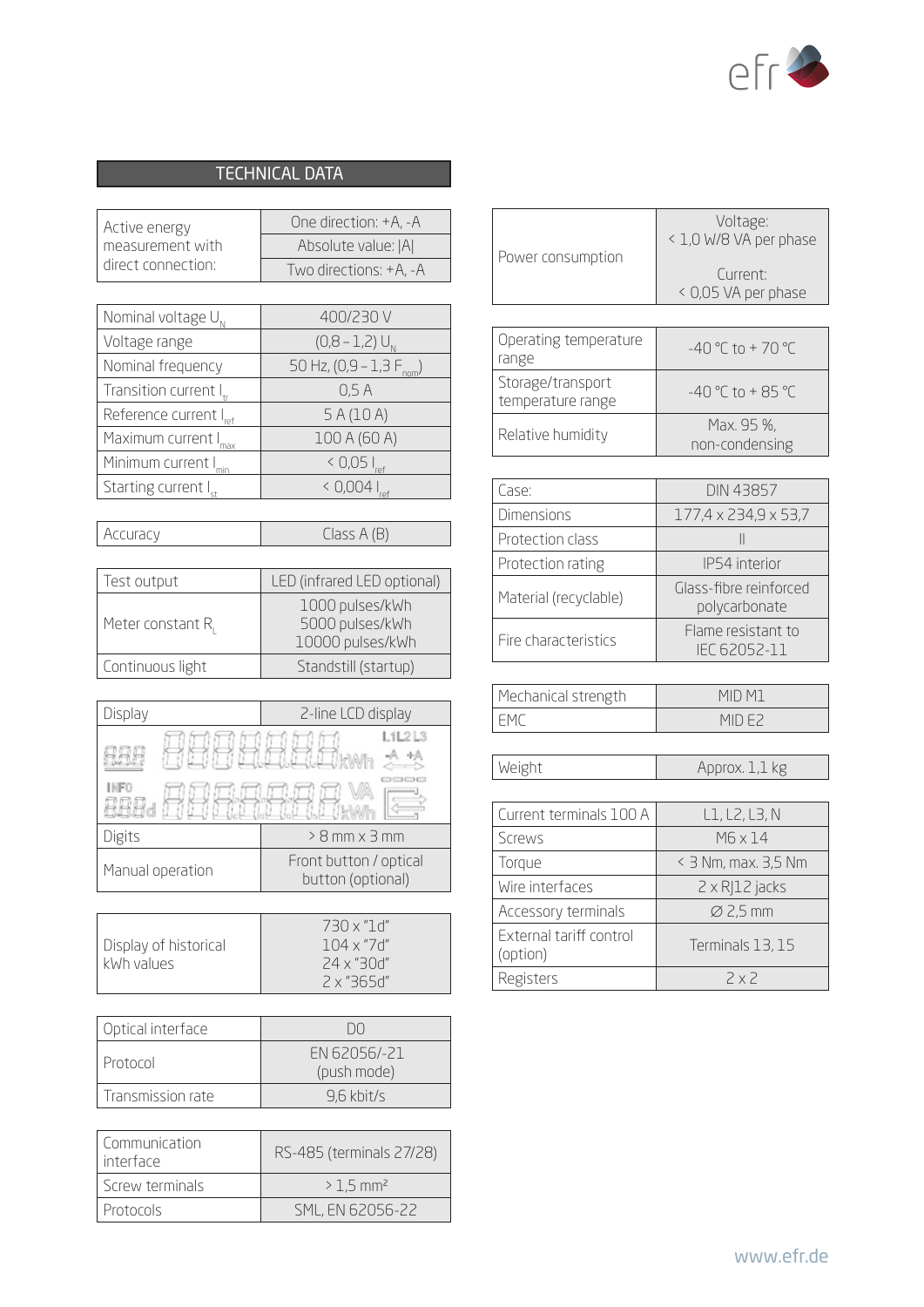

#### APPLICABLE PROVISIONS, STANDARDS AND TESTS

| Governing provisions       |                                                                    | Manufacturing certifications  |                                                                                                  |  |  |
|----------------------------|--------------------------------------------------------------------|-------------------------------|--------------------------------------------------------------------------------------------------|--|--|
| Statutory requirements     | <b>MID Directive</b><br>(2014/32/EU)                               | Quality management            | ISO 9001:2008<br>00116028921R0M<br>/3300<br>ISO 9001:2008<br>163512-2014-AQ-<br><b>GER-DAKKS</b> |  |  |
| General requirements       | Annex I                                                            | Environmental management      | ISO 14001<br>00116E22562R0M<br>/3300                                                             |  |  |
| Specific requirements      | Annex MI-003                                                       | Approvals / conformities      |                                                                                                  |  |  |
| Test standards             |                                                                    |                               | MID Annex B National                                                                             |  |  |
| General requirements       | EN 50470, Part 1<br>(governing)                                    | Type tests                    | according to PTB                                                                                 |  |  |
| Specific requirements      | EN 50470, Part 3<br>(governing)                                    |                               | MID Annex D                                                                                      |  |  |
| Other applicable standards | <b>EN-CLC/TR 50579,</b><br>Class B<br>IEC 62052-11<br>IEC 62053-21 | Conformity test / certificate | CMI<br>0513-SJ-A006-16<br><b>CSA</b><br>DE MTP 17 B 003<br>MI-003                                |  |  |

#### TYPE DESIGNATION

| SGM-C4 |   |   |   |                |             |   | <b>Standard Compact Meter with RS 485 Bus Interface</b>                         |                         |
|--------|---|---|---|----------------|-------------|---|---------------------------------------------------------------------------------|-------------------------|
|        | 1 |   |   |                |             |   | Four wire whole current 5/60 A                                                  |                         |
|        | 2 |   |   |                |             |   | Four wire whole current 5/100 A                                                 |                         |
|        |   | A |   |                |             |   | Accuracy class A (2 according IEC 62053-21)                                     |                         |
|        |   | B |   |                |             |   | Accuracy class B (1 according IEC 62053-21)                                     |                         |
|        |   |   | 6 |                |             |   | Terminal bore hole Ø 6.5 mm for 5/60 A                                          |                         |
|        |   |   | 9 |                |             |   | Terminal bore hole $\varnothing$ 9.5 mm for 5/100 A                             |                         |
|        |   |   |   | $\bf{0}$       |             |   | Import with reverse blocking                                                    | m                       |
|        |   |   |   | $\overline{c}$ |             |   | Import/Export                                                                   | 갂                       |
|        |   |   |   | 3              |             |   | Absolute sum of both directions, no reverse blocking                            | $\overline{\mathbb{Q}}$ |
|        |   |   |   |                | $\mathbf 0$ |   | Single tariff function                                                          |                         |
|        |   |   |   |                | т           |   | Two tariff rates controlled via the auxiliary terminals 13, 15                  |                         |
|        |   |   |   |                |             |   | Transparent meter cover, Infrared LED, manual control<br>via Info interface     |                         |
|        |   |   |   |                |             | R | Transparent meter cover, Red LED                                                |                         |
|        |   |   |   |                |             | M | Non-transparent meter cover, Infrared LED, manual control<br>via Info interface |                         |
|        |   |   |   |                |             |   | Non-transparent meter cover Red LED                                             |                         |